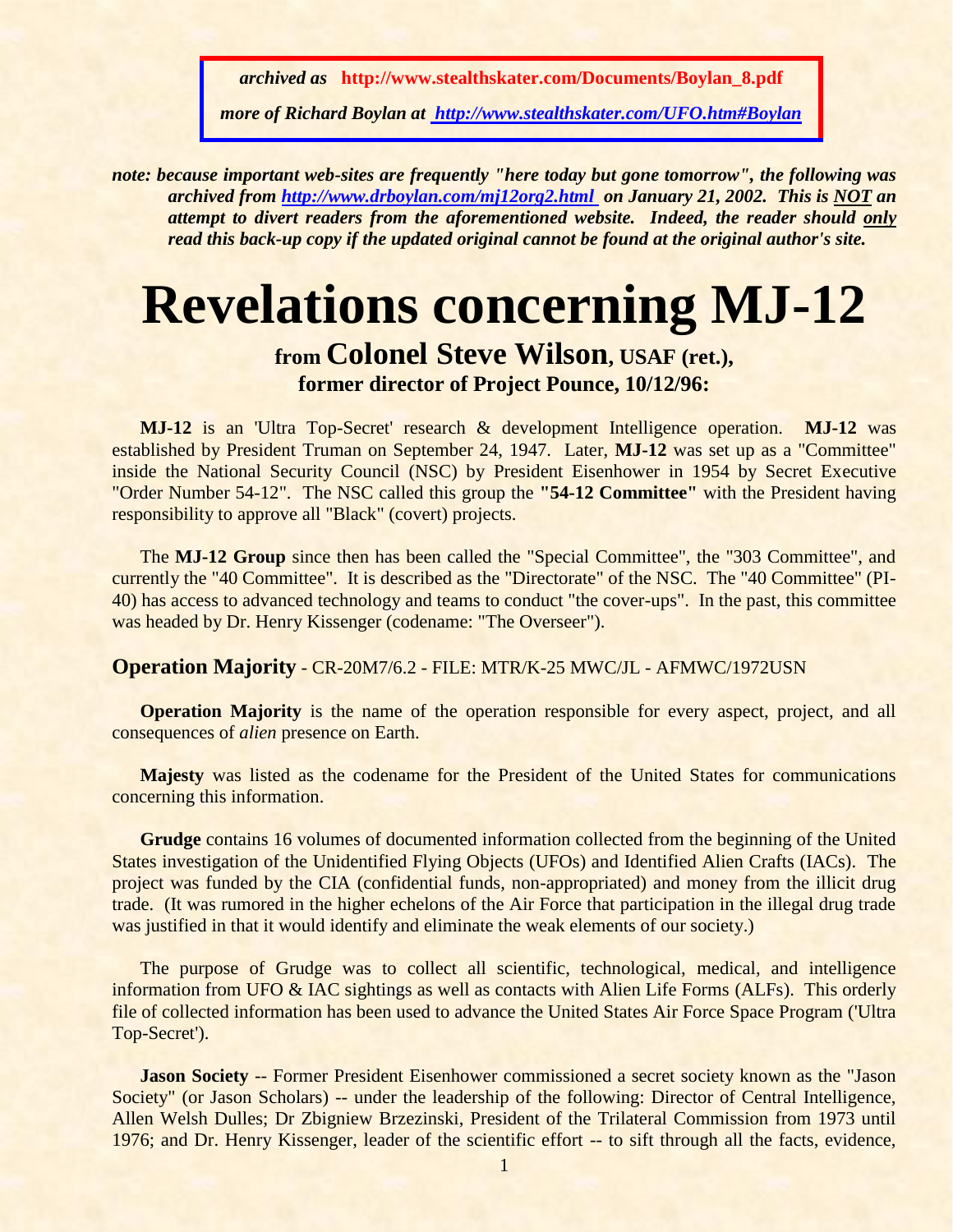technology, lies, and deceptions and find the truth of the *alien* question. The society was made up of 32 of the most prominent men in the USA.

**MJ-12** is the name of the secret control group inside the Jason Society. The top 12 members of the 32 members of the Jason Society were designated as MJ-12. It has control of everything. They are designated by the code 'J-1', 'J-2', 'J-3', etc. all the way through the members of the Jason Society. The director of Central Intelligence was appointed 'J-1' and is the Director of the MJ-12 group. MJ-12 used to only be responsible to the President of the United States (not true anymore).

The actual cost of funding the *alien*-connected projects is higher than anything you could imagine! Believe it or not, MJ-12 runs most of the World's illegal drug trade. This was done to hide funding and thus keep the secret from Congress and the people of the United States. It was justified in that it would identify and eliminate the weak and undesired elements of our society.

A secret meeting place was constructed for the MJ-12 group in Maryland and is only accessible by air. It contains full living, recreational, and other facilities for the MJ-12 group and the Jason Society. It is code named the "Country Club". The land for the Country Club was donated by the Rockerfeller family. Only those with 'Ultra Top-Secret'/MAJI' clearances are allowed to go there.

**MAJI (***Majority Agency for Joint Intelligence) --* All information, disinformation, and intelligence is gathered and evaluated by this agency. This agency is responsible for all disinformation and operates in conjunction with the CIA, NSA, DIA, and the Office of Naval Intelligence. This is a very powerful organization. And all alien projects are under its control. MAJI is responsible only to MJ-12. 'MAJIC' is the security classification and clearance of all *alien*-connected material, projects, and information. *'MAJIC'* means MAJI-Controlled (MAJI plus Controlled = MAJIC). NOTE: 'MJ-1' is the classification for the Director of MAJI, who is the Director of the CIA and reports only to the President. Other members of MAJI are designated 'MJ-2', 'MJ-3', etc. This is why there is some confusion about references of MJ-12 the group or MJ-12 the person.

\* Designation for MJ-12, the group are MAJI or MAJIC\* Designation in official documents about MJ-12 means the person only.

In 1947, **Project Sign** was created to acquire as much information as possible about UFOs, their performance characteristics, and their purposes. In order to preserve security, liason between Project Sign and MJ-12 was limited to 2 individuals within the intelligence division of the Air Material Command whose roll was to pass along certain types of information through channels. Project Sign evolved into **Project Grudge** in December of 1948. Project Grudge had an overt civilian counterpart named Project Blue Book (with which we are all familiar). Only "Safe" reports were passed to Project Blue Book.

**MJ-12** was originally organized by General George C. Marshall in July 1947 to study the Roswell-Magdalena UFO crash recovery and debris. Admiral Hillenkoetter (director of the CIA from May 1, 1947 until September 1950) decided to activate the "Robertson Panel" which was designed to monitor civilian UFO study groups that were appearing all over the Country. He also joined NICAP in 1956 and was chosen as a member of its board of directors. It was from this position that he was able to act as the MJ-12 "mole" along with his team of other covert experts. They were able to steer NICAP in any direction they wanted to go.

With the "Flying Saucer Program" under complete control of MJ-12 and with the physical evidence hidden away, General Marshall felt more at ease with this very bizarre situation. These men and their successors have most successfully kept most of the public (including much of the Western World)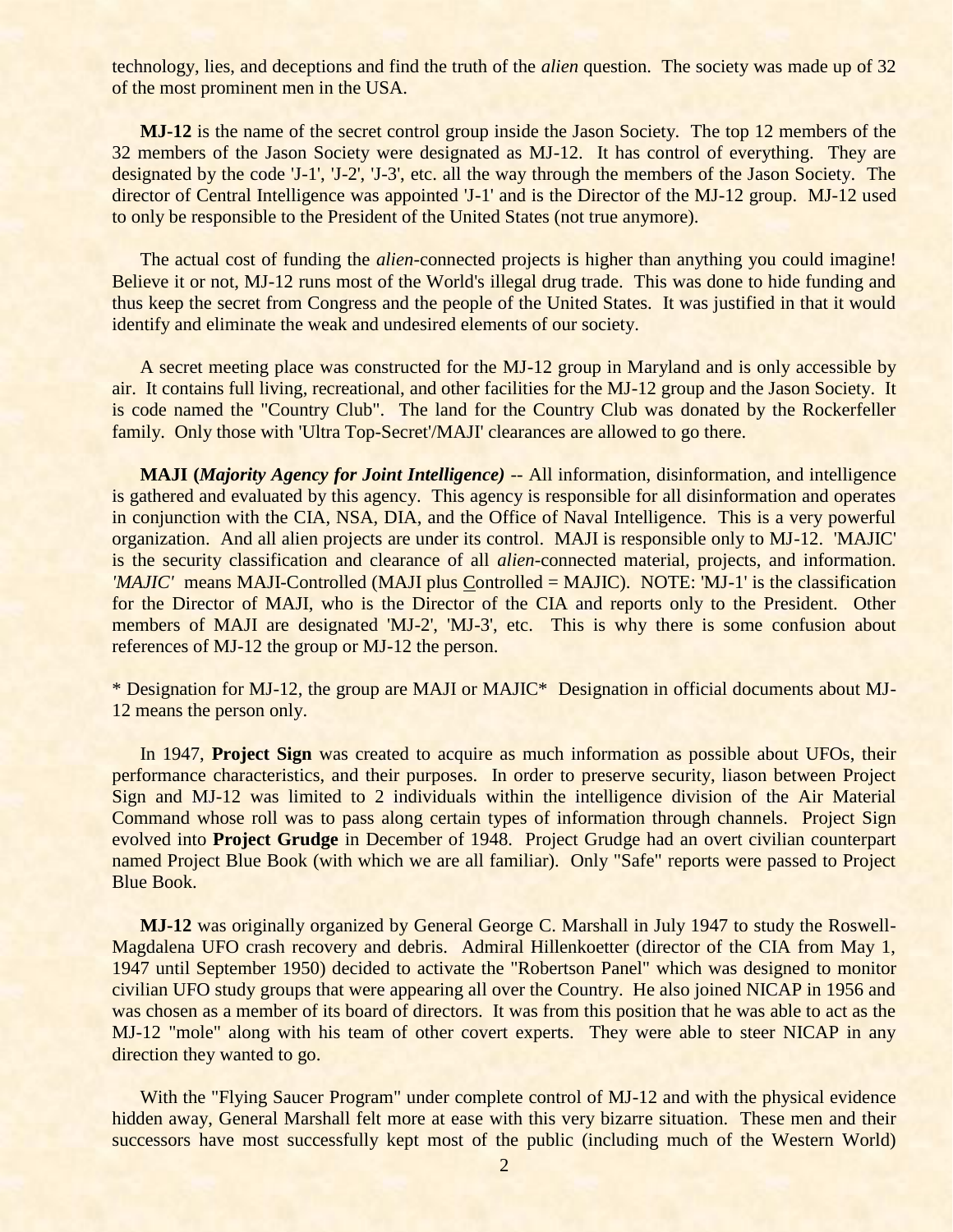fooled up to the present by setting up false experts and throwing their influence behind them to make their plan work. With considerable success until now.

Within 6 months of the Roswell crash on July 2, 1947 and the finding of another crashed UFO at San Augustine Flats near Magdelena, New Mexico on July 3, 1947, a great deal of reorganization of agencies and shuffling of people took place. The main thrust behind the original "Security Lid" and the very reason for its construction was the analysis and attempted duplication of the technologies of the discs. The activity was headed up by the following groups:

- the Research and Development Board (R&DB)
- Air Force Research and Development (AFRD)
- The Office of Naval Research (ONR)
- CIA Office of Scientific Intelligence (CIA-OSI)
- NSA Office of Scientific Intelligence (NSA-OSI)

No single one of these groups knew the whole story. Each group was to know only the parts that MJ-12 allowed them to know. MJ-12 also operates through the various civilian intelligence and investigative groups. The CIA and FBI are manipulated by MJ-12 to carry out their purposes. The NSA was created in the first place to protect the secret of the recovered flying discs and eventually got complete control over all communication intelligence. This control allows the NSA to monitor any individual through mail, telephone, telexes, telegrams, and now through on-line computers, monitoring private and personal communications as they may desire.

## **the MAJIC projects:**

**Sigma** is the project which first established communications with the *aliens* and is responsible for communications.

**Plato** is the project responsible for diplomatic relations with the *aliens*. This project secured a formal treaty with the *aliens*.

**Aquarius** is the project which compiled the history of the *alien* presence and interaction on Earth and the homo sapiens.

**Garnet** is the project responsible for control of all information and documents regarding the *alien* subjects and accountability of their information and documents.

**Pluto** is a project responsible for evaluating all UFO and IAC information pertaining to space technology.

**Pounce** project was formed to recover all downed and/or crashed craft and *aliens*. This project provided cover stories and operations to mask the true endeavor whenever necessary. Covers which have been used were crashed experimental aircraft, construction, mining, etc. This project has been successful and is ongoing today.

**NRO** is the National Reconnaissance Organization based at Fort Carson, Colorado. It's responsible for security on all *alien* or *alien spacecraft* connected to the projects.

**Delta** is the designation for the specific arm of NRO which is especially trained and tasked with security of all MAJI projects. It's a security team and task force from NRO especially trained to provide Alien tasked projects and LUNA security (also has the codename "Men In Black" [MIB]). This project is ongoing.